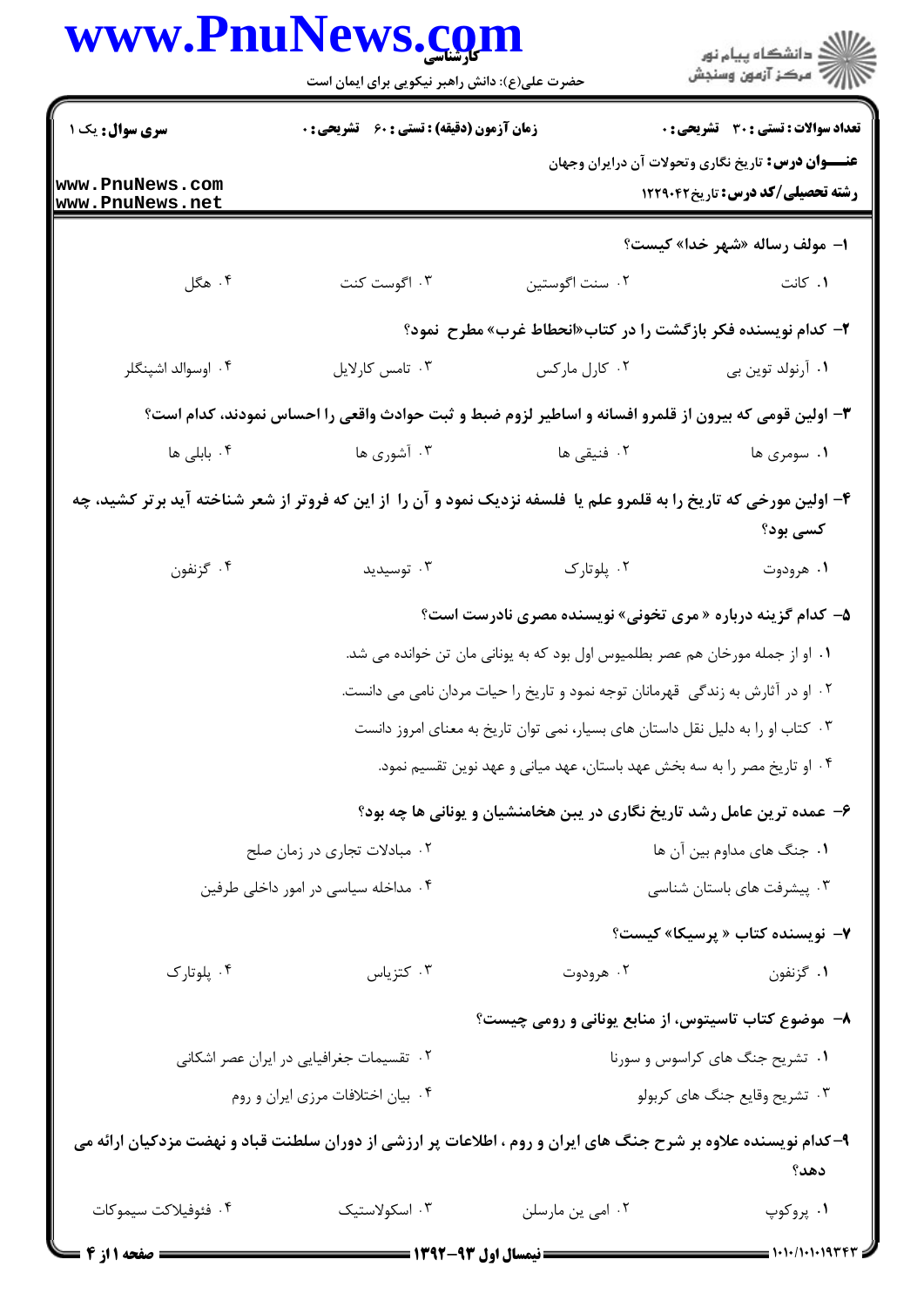|                                    | www.PnuNews.com<br>حضرت علی(ع): دانش راهبر نیکویی برای ایمان است                                            |                                                      |                                                                                                      |
|------------------------------------|-------------------------------------------------------------------------------------------------------------|------------------------------------------------------|------------------------------------------------------------------------------------------------------|
| <b>سری سوال : ۱ یک</b>             | <b>زمان آزمون (دقیقه) : تستی : 60 ٪ تشریحی : 0</b>                                                          |                                                      | تعداد سوالات : تستي : 30 ٪ تشريحي : 0                                                                |
| www.PnuNews.com<br>www.PnuNews.net |                                                                                                             |                                                      | <b>عنـــوان درس:</b> تاریخ نگاری وتحولات آن درایران وجهان<br><b>رشته تحصیلی/کد درس:</b> تاریخ1۲۲۹۰۴۲ |
|                                    |                                                                                                             |                                                      | ۱۰– عنوان عربی و فارسی خوذای نامک چیست؟                                                              |
|                                    | ۰۲ التاج في سيره انوشروان- تاج نامه                                                                         |                                                      | ۰۱ سیر الملوک- شاهنامه                                                                               |
|                                    | ۰۴ سیره اردشیر-آیین نامه                                                                                    |                                                      | ۰۳ الفهرست- گاهنامه                                                                                  |
|                                    |                                                                                                             |                                                      | 11- روش محمد بن جریر طبری در بیان رویدادهای پس از اسلام چگونه بود؟                                   |
|                                    | ۲.  تاثیر پذیری از عصبیت های قومی در نگارش                                                                  | ۰۱ بیان وقایع از روی تاریخ هجری و به صورت سال به سال |                                                                                                      |
|                                    | ۰۴ دقت در ضبط اسناد و مدارک                                                                                 |                                                      | ۰۳ تقلید از شیوه های تاریخ نگاری در ایران                                                            |
|                                    |                                                                                                             |                                                      | 1۲- کتاب « ملوک الروم» از کیست؟                                                                      |
| ۴. مسعودی                          | ۰۳ يعقوبي                                                                                                   | ۰۲ بلعمی                                             | ۱. بلاذری                                                                                            |
|                                    |                                                                                                             |                                                      | ۱۳– کدام یک از مورخین ذیل به مدت هفت سال، کتابدار ابن العمید در ری بوده است؟                         |
| ۰۴ ابن خرداذبه                     | ۰۳ ابن مسکویه                                                                                               | ۰۲ صاحب بن عباد                                      | ۰۱ بیهقی                                                                                             |
|                                    |                                                                                                             |                                                      | ۱۴- کدام یک از روش های ذیل، کامل ترین روش تاریخ نگاری محسوب می شود؟                                  |
| ۰۴ تاریخ نگاری توصیفی              | ۰۱ تاریخ نگاری تحلیلی سمسم ۲۰ تاریخ نگاری روایی مسمع ۲۰ تاریخ نگاری ترکیبی (                                |                                                      |                                                                                                      |
|                                    | ۱۵– نخستین کسی که در میان مورخان اسلامی به روش شناسی تاریخی توجه نمود و به تاریخ نگار تاریخ شناس معروف بود، |                                                      |                                                                                                      |
|                                    |                                                                                                             |                                                      | چه کسی بود؟                                                                                          |
| ۴. بیهقی                           | ۰۳ ابن حوقل                                                                                                 | ٢. بلعمى                                             | ۰۱ ابن اثیر                                                                                          |
|                                    |                                                                                                             |                                                      | ۱۶- کدام گزینه بر ویژگی های تاریخ نگاری دوره مغول اشاره دارد؟                                        |
|                                    | ۰۲ رشد روحیه انتقادی و عقل گرایی                                                                            |                                                      | ۰۱ رواج نظم و نثر فارسی                                                                              |
|                                    | ۰۴ رشد سنت ذیل نویسی                                                                                        |                                                      | ۰۳ رونق سفرنامه نویسی                                                                                |
|                                    |                                                                                                             |                                                      | ۱۷- در کتاب تاریخ جهانگشای جوینی، منظور نویسنده از « جهانگشا» چه کسی است؟                            |
| ۰۴ ابوسعید                         | ۰۳ غازان                                                                                                    | ۰۲ تیمور                                             | ۰۱ چنگیز                                                                                             |
|                                    | ۱۸- شرف الدین علی یزدی ، ظفر نامه را به امر چه کسی در سال ۸۲۸ ه.ق در شیراز تالیف نمود؟                      |                                                      |                                                                                                      |
| ۰۴ سلطان ابوسعيد                   | ۰۳ شاهرخ                                                                                                    | ٠١ سلطان حسين بايقرا مسمع ٢٠ ميرزا ابراهيم سلطان     |                                                                                                      |
|                                    |                                                                                                             |                                                      | <b>۱۹</b> - مولف تاریخ عالم آرای عباسی کیست؟                                                         |
| ۰۴ اسکندر بیک ترکمان               | ۰۳ ابن بی بی                                                                                                | ۰۲ خواند میر                                         | ۰۱ میر خواند                                                                                         |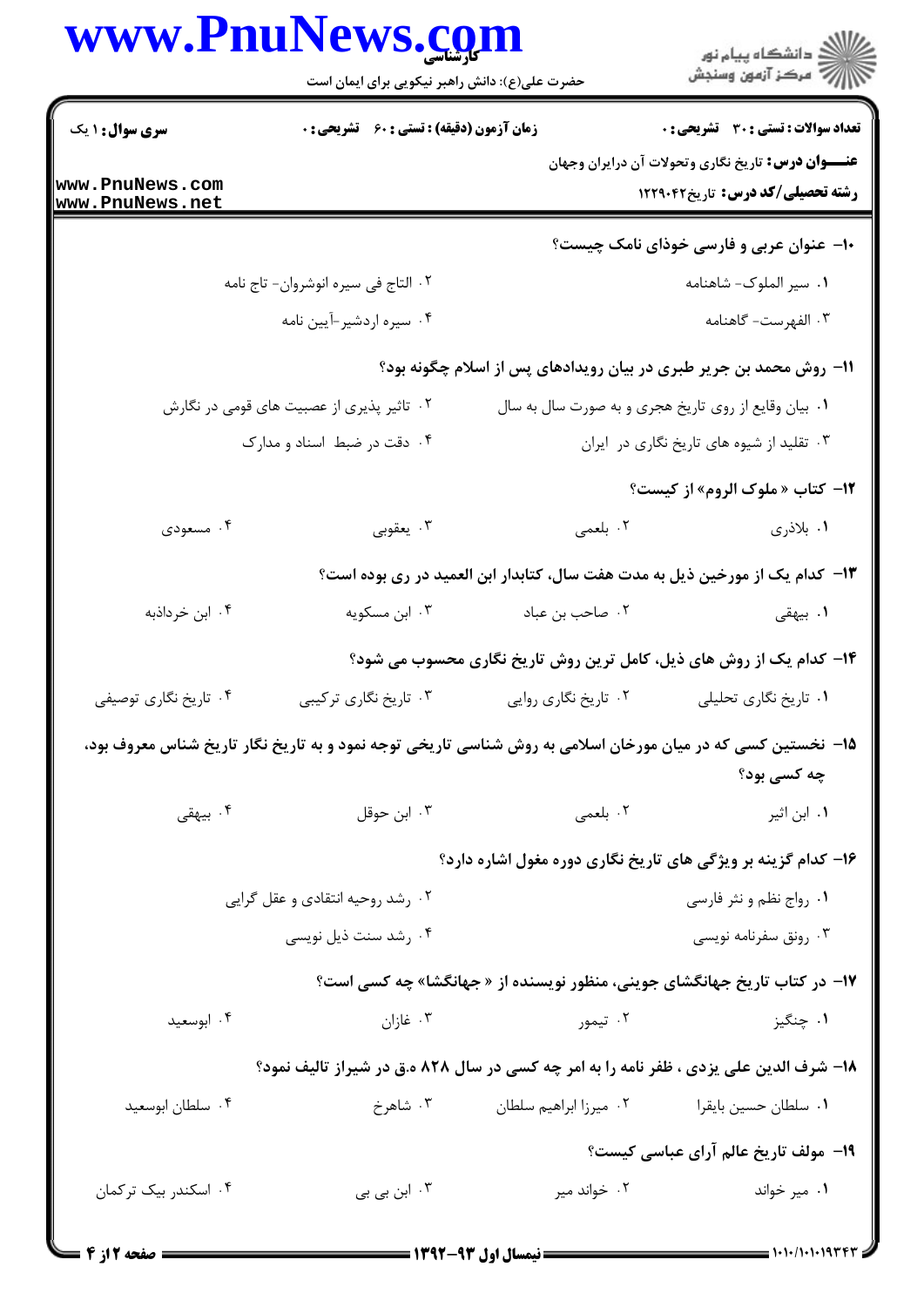|                        | www.PnuNews.com                                                                                                                      |                                                               | ڪ دانشڪاه پيا <sub>م</sub> نور<br>∕ <sup>7</sup> مرڪز آزمون وسنڊش                                    |  |
|------------------------|--------------------------------------------------------------------------------------------------------------------------------------|---------------------------------------------------------------|------------------------------------------------------------------------------------------------------|--|
|                        | حضرت علی(ع): دانش راهبر نیکویی برای ایمان است                                                                                        |                                                               |                                                                                                      |  |
| <b>سری سوال : ۱ یک</b> | زمان آزمون (دقیقه) : تستی : 60 ٪ تشریحی : 0                                                                                          |                                                               | تعداد سوالات : تستى : 30 ٪ تشريحي : 0                                                                |  |
| www.PnuNews.com        |                                                                                                                                      |                                                               | <b>عنـــوان درس:</b> تاریخ نگاری وتحولات آن درایران وجهان<br><b>رشته تحصیلی/کد درس:</b> تاریخ1۲۲۹۰۴۲ |  |
| www.PnuNews.net        |                                                                                                                                      |                                                               |                                                                                                      |  |
|                        |                                                                                                                                      |                                                               | <b>٢٠</b> - موضوع كتاب « تذكره الملوك» چيست؟                                                         |  |
|                        | ۰۱ تشکیلات دیوانی صفوی و توجه به مسائل مالی و اصطلاحات مالیاتی.<br>۰۲ توجه به احوال اجتماعی و معیار های فرهنگی اشراف و امرای قزلباش. |                                                               |                                                                                                      |  |
|                        | ۰۳ توصیف جنگ چالدران و تشریح دلایل شکست ایران در این نبرد.                                                                           |                                                               |                                                                                                      |  |
|                        |                                                                                                                                      | ۰۴ بررسی مذاهب و رسوم دینی اقلیت های مذهبی در اصفهان و تبریز. |                                                                                                      |  |
|                        | <b>۳۱</b> – کدام مورخ مفصل ترین زندگی نامه نادرشاه افشار و تاریخ حوادث روزگار او را در تاریخ عالم آرای نادری گردآوری نموده           |                                                               |                                                                                                      |  |
|                        |                                                                                                                                      |                                                               | است؟                                                                                                 |  |
|                        | ۲. محمد کاظم مروی                                                                                                                    |                                                               | ۰۱ میرزا مهدی خان استرآبادی                                                                          |  |
|                        | ۰۴ ابوالحسن گلستانه                                                                                                                  |                                                               | ۰۳ محمد محسن مستوفى                                                                                  |  |
|                        |                                                                                                                                      |                                                               | <b>۲۲</b> – کتاب « تاریخ طهماسبقلی خان» از کیست؟                                                     |  |
| ۰۴ آبه دوکلوستر        | ۰۳ ویلیام کوکل                                                                                                                       | ۰۲ لارنس لکهارت                                               | ٠١ پاول پرايس                                                                                        |  |
|                        |                                                                                                                                      |                                                               | ٢٣– مولف كتاب ناسخ التواريخ كيست؟                                                                    |  |
|                        | ۰۲ عبد الرزاق بیک دنبلی                                                                                                              |                                                               | ۰۱ میرزا محمد تقی خان سپهر                                                                           |  |
|                        | ۰۴ عبدالله مستوفى                                                                                                                    |                                                               | ۰۳ محمد جعفر خور موجی                                                                                |  |
|                        |                                                                                                                                      |                                                               | <b>۲۴</b> – مولف تاریخ بیداری ایرانیان کیست؟                                                         |  |
|                        | ۰۲ احمد کسروی                                                                                                                        |                                                               | ٠١. سيد جمال الدين اسد آبادي                                                                         |  |
|                        | ۰۴ حسین مکی                                                                                                                          |                                                               | ٠٣ ناظم الاسلام كرماني                                                                               |  |
|                        | ۲۵– کدام یک از مسیونرهای مسیحی در ایران به تشریح انحطاط اقتصادی و سیاسی دولت صفویه پرداخته است؟                                      |                                                               |                                                                                                      |  |
| ۰۴ اوتر                | ۰۳ کلا, ک                                                                                                                            | ۰۲ بریاسون                                                    | ۰۱ کروسینسکی                                                                                         |  |
|                        | <b>۲۶</b> - کدام نویسنده در سبک نگارش«دودمانی» در تواریخ اسلامی تأثیر نوشته های ایرانی را می پذیرد؟                                  |                                                               |                                                                                                      |  |
| ۰۴ روزنتال             | ۰۳ جرجي زيدان                                                                                                                        | ۰۲ ابن خلدون                                                  | ۰۱ ویل دورانت                                                                                        |  |
|                        | ۲۷– کدام یک از نویسندگان ذیل اصل فکر و اسلوب تاریخ نویسی را با ترجمه خداینامه ها در اسلام می داند؟                                   |                                                               |                                                                                                      |  |
| ۰۴ توین بی             | ۰۳ مارگليوت                                                                                                                          | ۰۲ بلوخ                                                       | ٠١ نيکلسون                                                                                           |  |